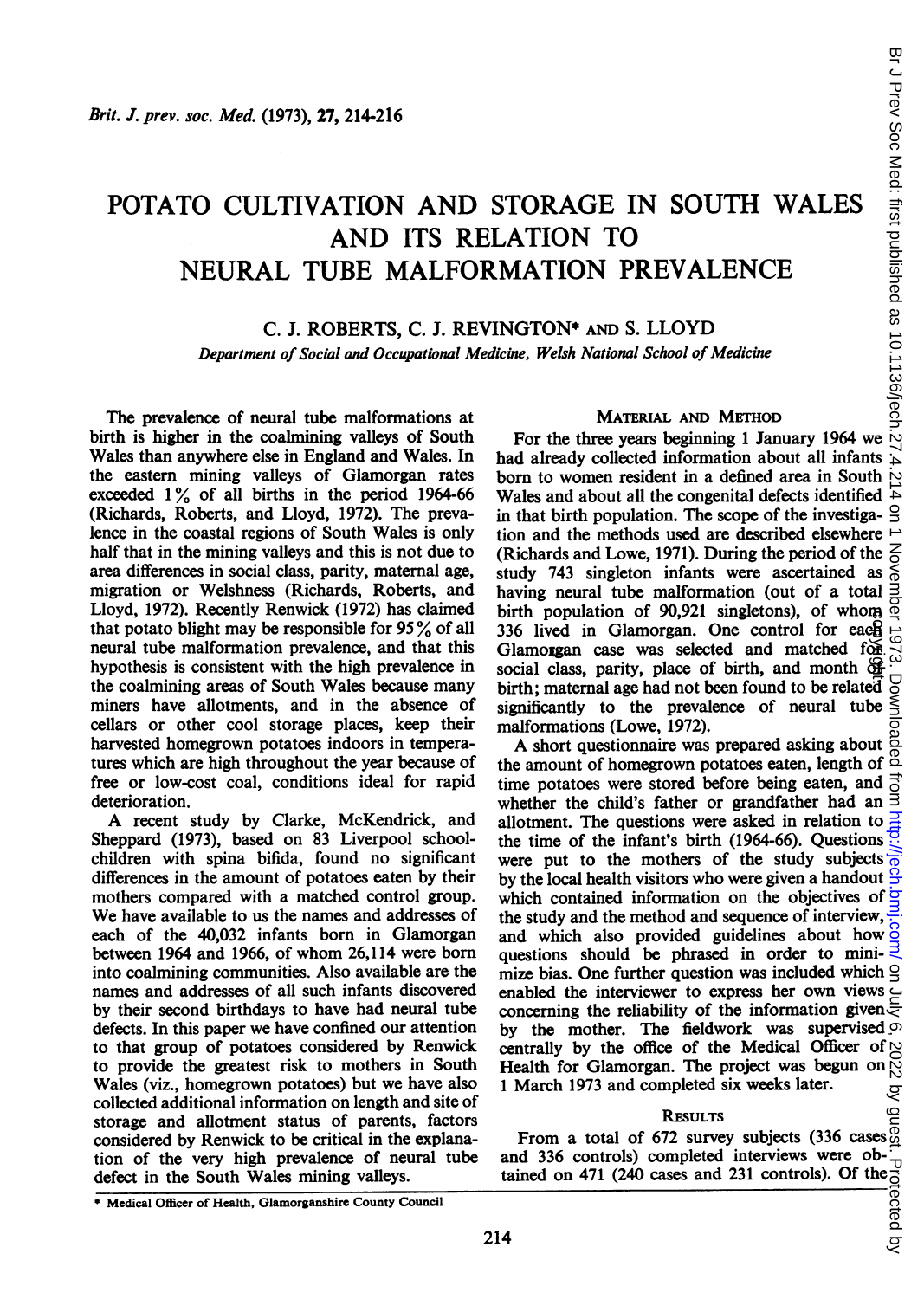201 not completed, 195 had removed to either an unknown address or to one outside the county, and 6 refused to cooperate. The social class, parity, and maternal age structure of the 94 cases for whom interviews were incomplete was found to be not significantly different from that of the 240 cases whose interviews were complete. This suggests that our sample can be regarded as representative of the total population of neural tube defect births in Glamorganshire for the period 1964-66.

The proportion of the population owning an allotment was low-18% of fathers of cases compared with 13% of fathers of controls, and 21% of grandfathers of cases compared with 20% of grandfathers of controls (Table I). Neither difference is statistically significant.

Sixty-one per cent of cases and  $60\%$  of controls were not exposed to homegrown potatoes—defined as potatoes from own or relative's garden or allotment or direct from local farmer, and among those who ate homegrown potatoes for two or more weeks of the year there was no evidence of longer storage in cases compared with controls (Table II), or that the place of storage differed significantly between cases and controls (Table III).

TABLE <sup>I</sup> ALLOTMENT STATUS OF FATHERS AND GRANDFATHERS OF STUDY SUBJECTS

| Relationship to                                      | <b>Proportion with Allotments</b>                                          |              |                |  |  |  |
|------------------------------------------------------|----------------------------------------------------------------------------|--------------|----------------|--|--|--|
| <b>Study Subjects</b>                                | <b>NTD</b><br><b>Subjects</b>                                              | Controls     | $\mathbf{z}^2$ |  |  |  |
| Father<br>. .<br>Grandfather<br>$\ddot{\phantom{0}}$ | $\begin{array}{cc} 18\% & (42)^* & 13\% \\ 21\% & (50) & 20\% \end{array}$ | (30)<br>(45) | ns<br>ns       |  |  |  |

 $NTD$  = neural tube defects \*Actual numbers in parentheses

TABLE II CONSUMPTION OF 'HOMEGROWN' POTATOES AMONG STUDY POPULATION, AND AMOUNTS OBTAINED AT ANY ONE TIME

|                                                                                                                                            | NTD<br>Subjects |       | Controls             |       | χ2 |
|--------------------------------------------------------------------------------------------------------------------------------------------|-----------------|-------|----------------------|-------|----|
| Never consumed home-<br>grown potatoes                                                                                                     |                 |       | $61\%$ $(147)^*$ 60% | (138) |    |
| Consumed homegrown<br>potatoes for up to one<br>week only of the year                                                                      | 6%              | (15)  | $7\%$                | (16)  |    |
| Amount of homegrown<br>potatoes obtained at any<br>one time by those who<br>ate homegrown potatoes<br>for two or more weeks of<br>the year |                 |       |                      |       | ns |
| Sufficient for one week<br>at a time<br>Sufficient<br>for<br>one                                                                           | 24%             | (57)  | 21%                  | (48)  |    |
| month at a time<br>$\ddot{\phantom{a}}$<br>Sufficient for more than                                                                        | 4%              | (10)  | 6%                   | (15)  |    |
| one month at a time                                                                                                                        | 5%              | (11)  | 6%                   | (15)  |    |
|                                                                                                                                            | 100%            | (240) | $100\%$              | (231) |    |
|                                                                                                                                            |                 |       |                      |       |    |

\*Actual numbers in parentheses

TABLE III

STORAGE SITE OF HOMEGROWN POTATOES AMONG CONSUMERS WHO OBTAINED SUPPLIES FOR MORE THAN ONE WEEK AT A TIME

| <b>Storage Site</b>                               | <b>NTD</b><br><b>Subjects</b> |                                               | Controls                |              | χ2       |
|---------------------------------------------------|-------------------------------|-----------------------------------------------|-------------------------|--------------|----------|
| House<br>Garden shed                              |                               | $\begin{array}{c} (11)^* \\ (10) \end{array}$ | $\substack{6\% \\ 6\%}$ | (15)<br>(15) | ns<br>ns |
| Never stored, or stored<br>for less than one week |                               | $91\%$ (219) 88% (201)                        |                         |              | ns       |
|                                                   |                               | $ 100\% \t(240) 100\% \t(231)$                |                         |              |          |

\*Actual numbers in parentheses

Eighty-seven per cent of answers given by mothers of cases were assessed as likely to be reliable by interviewers (who were usually well acquainted with the family) compared with  $91\%$  of control answers.

# **DISCUSSION**

This investigation has been unable to find evidence of an association between the consumption and storage of homegrown potatoes and allotment status of parents on the one hand, and the prevalence of neural tube defects on the other. This finding may have arisen because there is truly no association, or just possibly because answers given by mothers of infants with neural tube defects were so heavily biased against the suspected causal factor that a true association has been obscured. For two reasons, however, we think that the most likely explanation is that no association exists. First, if consumption and storage of homegrown potatoes is the explanation for the appearance of neural tube defects in the case group—since  $33\%$  of the control group were exposed to this factor (group III, Table II) it must be assumed that virtually all the case group were also exposed. However, only  $33\%$  of the case group (i.e., the same figure as for the control group) admitted eating and storing homegrown potatoes. Furthermore, if the case group answers were biased, it is remarkable that they came to be identical with those given by the (presumably unbiased) control group. Secondly, if consumption and storage of homegrown potatoes is such a high-risk factor it is difficult to account for the absence of neural tube defects among those control subjects who were exposed.

In our view, the findings presented in this paper suggest that in South Wales there is no association between neural tube defect and homegrown potato consumption and storage. Although this does not provide direct evidence to invalidate the potato blight neural tube defect hypothesis it does suggest that the view that the high prevalence in South Wales is due to potato blight is largely unjustified.